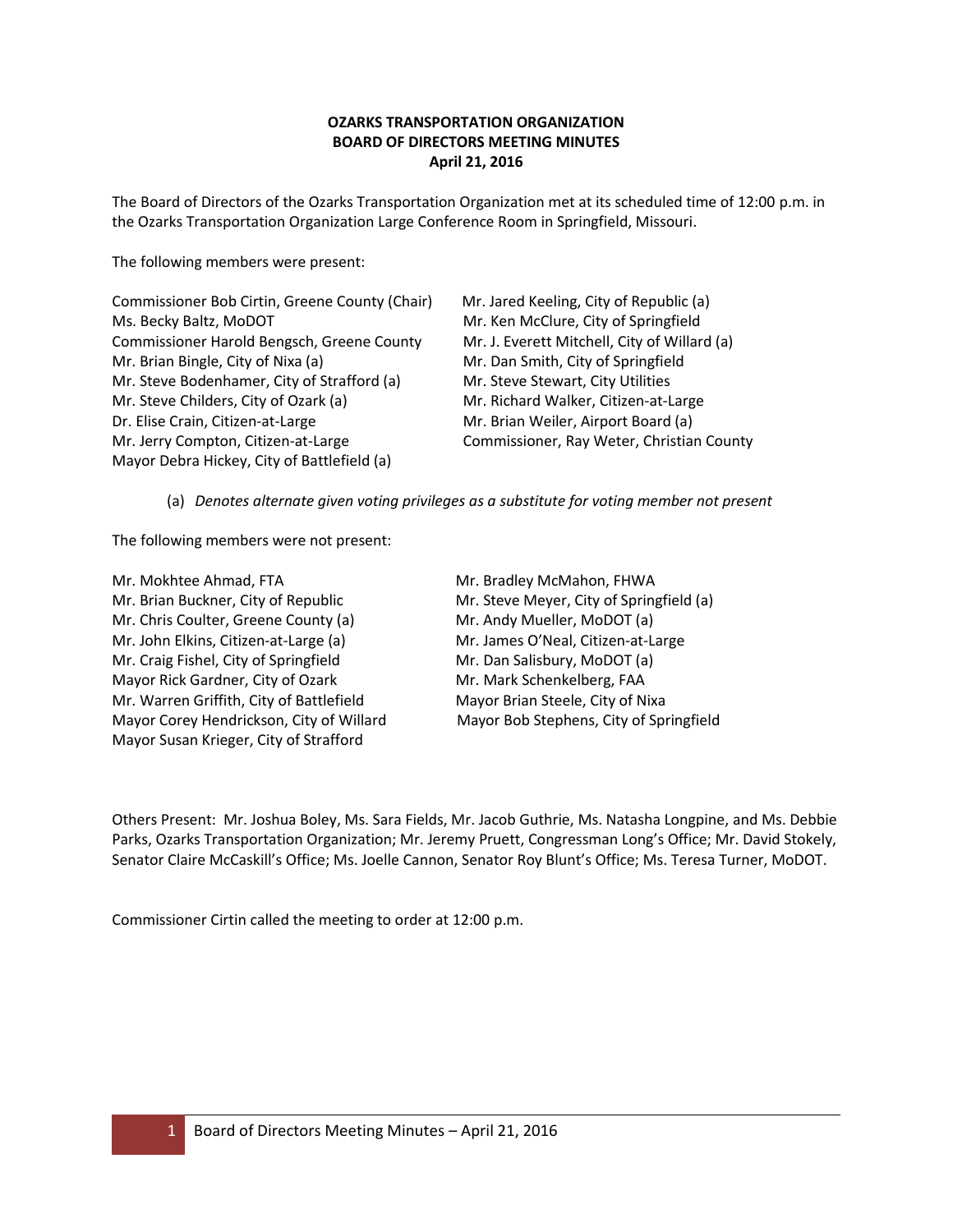### **I. Administration**

### **A. Introductions**

### **B. Approval of Board of Directors Meeting Agenda**

Dr. Crain made the motion to approve the April 21, 2016 Board of Directors agenda. Mr. McClure seconded and the agenda was approved unanimously.

## C. **Approval of the February 18, 2016 Meeting Minutes**

Mr. McClure made the motion to approve the February 19, 2016 Meeting Minutes. Mr. Bingle seconded and the motion carried unanimously.

## D. **Public Comment Period for All Agenda Items**

None. Ms. Fields stated that there were a couple of letters in the agenda. Staff also distributed the public comment that had been received. All of that is included for review.

## **E. Executive Director's Report**

Ms. Fields stated that staff had been working on the Long Range Transportation Plan. The draft plan was taken to several business expos and final comment has been received. The Long Range Transportation Plan Subcommittee has selected the project list and it has been divided into funded and non-funded. It should be on the May Technical Planning Committee agenda then the June Board of Directors agenda. This will be the list of projects funded between now and 2040.

The OTO had requested that the Jurisdictions adopt the Major Thoroughfare, which outlines the right-of-way requirements, access requirements, and the bicycle and pedestrian requirements for all the area roads. There are also some Design Standards for lane width and different suggestions. The City of Willard, City of Republic, and Greene County have adopted it. The City of Nixa is looking at it this week. It is being reviewed at different jurisdictions. It has been adopted without changes so far. The Board of Directors endorsed it a couple of months ago to go out to the jurisdictions for review.

The draft Statewide Transportation Improvement Program is expected next month and should be on the June Board meeting agenda. The Board endorses the STIP after review.

Ms. Fields stated that last month there was a Kansas Extension Public Meeting. The consultants came in and met with the interested parties. The consultants are developing the environmental document for the Kansas Extension project. There is not a draft available yet, but it should be available in May. The draft will go out for public comment to identify areas of concern. One of the issues being looked at is sound. There should be some interesting findings on what the impacts of sound are for the corridor, as well as talk about any endangered species. The draft will be sent out by email when it comes out.

The Traffic Incident Management Subcommittee has been meeting quarterly. The subcommittee is educating and implementing methods to more effectively clear incidents off the road and mitigate congestion and secondary incidents. The people on the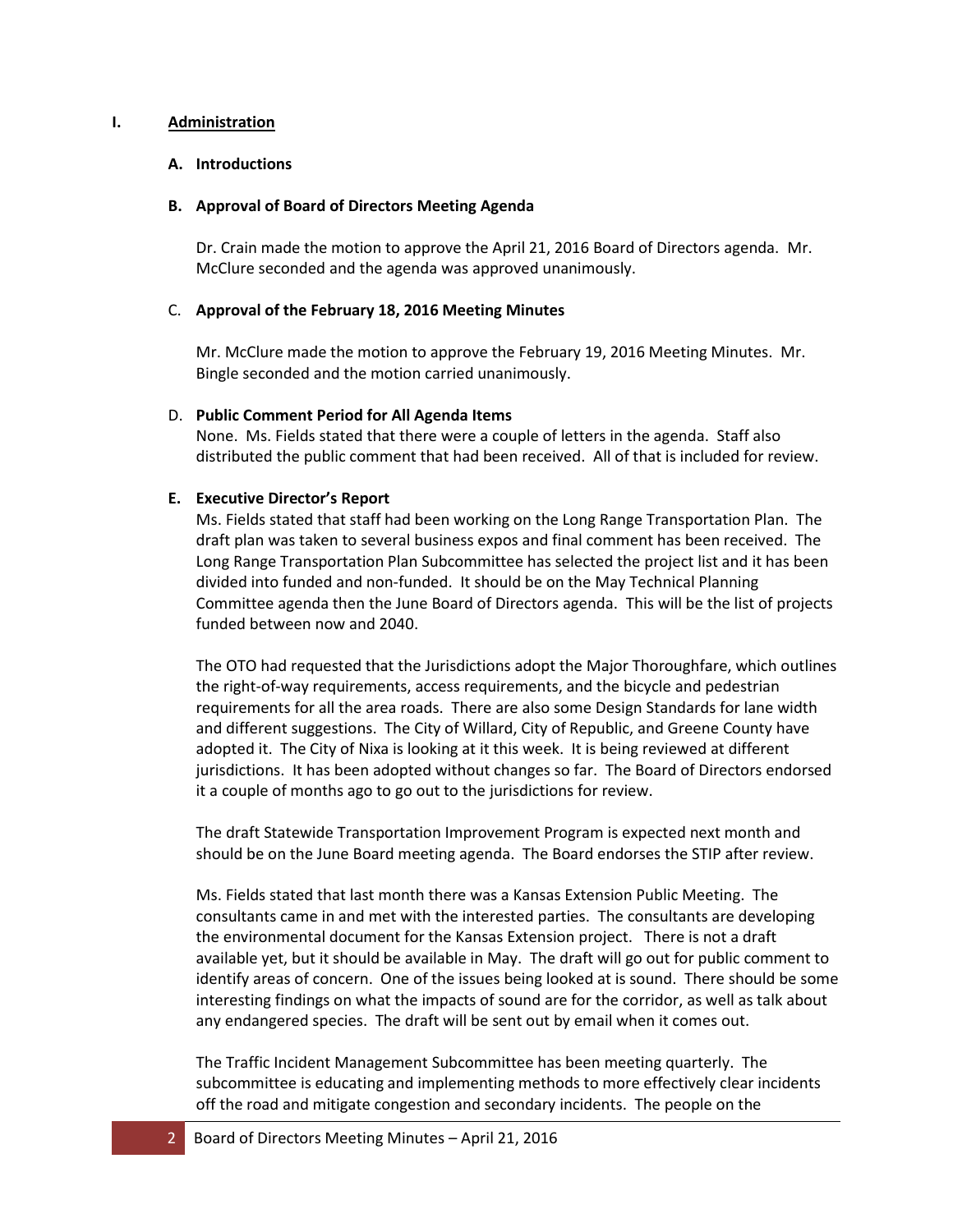committee are largely police, fire, and some ambulance drivers who meet to discuss how incidents can be cleared more quickly.

Ms. Fields stated she had been working with the Springfield Impacting Poverty Task Force. There is a transportation task force to look at how to effect the poverty positively with transportation in Northwest Springfield. Some of the recommendations look to center around all different modes of transportation. One is a bike gifting program and a scholarship program where the rules of the road are taught as well as how to repair bikes. There might be a program where people can donate cars and those could be given to people in need. There is also a national program where there is a loan company that loans money to people who do not typically qualify for a loan. There are a lot of ideas out there and there should be a report in the next two months. The transit system is also being examined. It has a higher price tag and is probably a longer term solution.

## **F. MoDOT Update**

Ms. Baltz stated that it was Work Zone Awareness month for MoDOT. There were media events over the last week. Unfortunately, MoDOT lost an employee in the St. Louis District two weeks ago in the work zone. It is a harsh reminder of how important it is to encourage people to pay attention as they are traveling through work zones. This year, MoDOT is emphasizing the zipper merge, which is what everyone is being encouraged to do, especially on the four lane roadways. People have been in the past, used to lining up in one lane and going through the work zone in one lane. Now MoDOT is encouraging everyone to line up in both lanes and be polite letting each other in as they go through the work zone. This will help traffic to flow through a little more quickly, encourage people to put their phones down, and slow down.

MoDOT has ongoing projects on U.S. 60/NN & J in the City of Rogersville that are coming along very well. There is also an intersection project on Kearney and Packer Road. The sixlaning of U.S. 65 down to Evans Road has been started. The bids have been received on the first phase of the Chestnut Railroad overpass project last week. That should be approved by the Highway Commission at the upcoming May meeting.

Commissioner Cirtin asked if there was a decision on what caused the St. Louis work zone accident. Ms. Baltz stated that there was not. The driver was eighty years old and did not see the work zones.

Mr. Weiler stated that he was surprised, but that the new zipper merge focus was supposed to be about 30 to 40 percent more effective. Ms. Baltz stated yes, it is contrary to what has been done in the past.

#### **G. Legislative Reports**

Ms. Cannon stated that there were a few things going on right now. The Senate is looking at Appropriations Bills ahead of the vote. Right now Energy and Water Appropriation Bills were being discussed. Regarding any transportation grants, the Senator's Office is happy to write letters of support or help. The Senate recently passed a Bill that Senator Blunt sponsored called the Fallen Hero's Flag Act. It would provide a flag to be flown over the Capitol for any first responder that dies in the line of duty.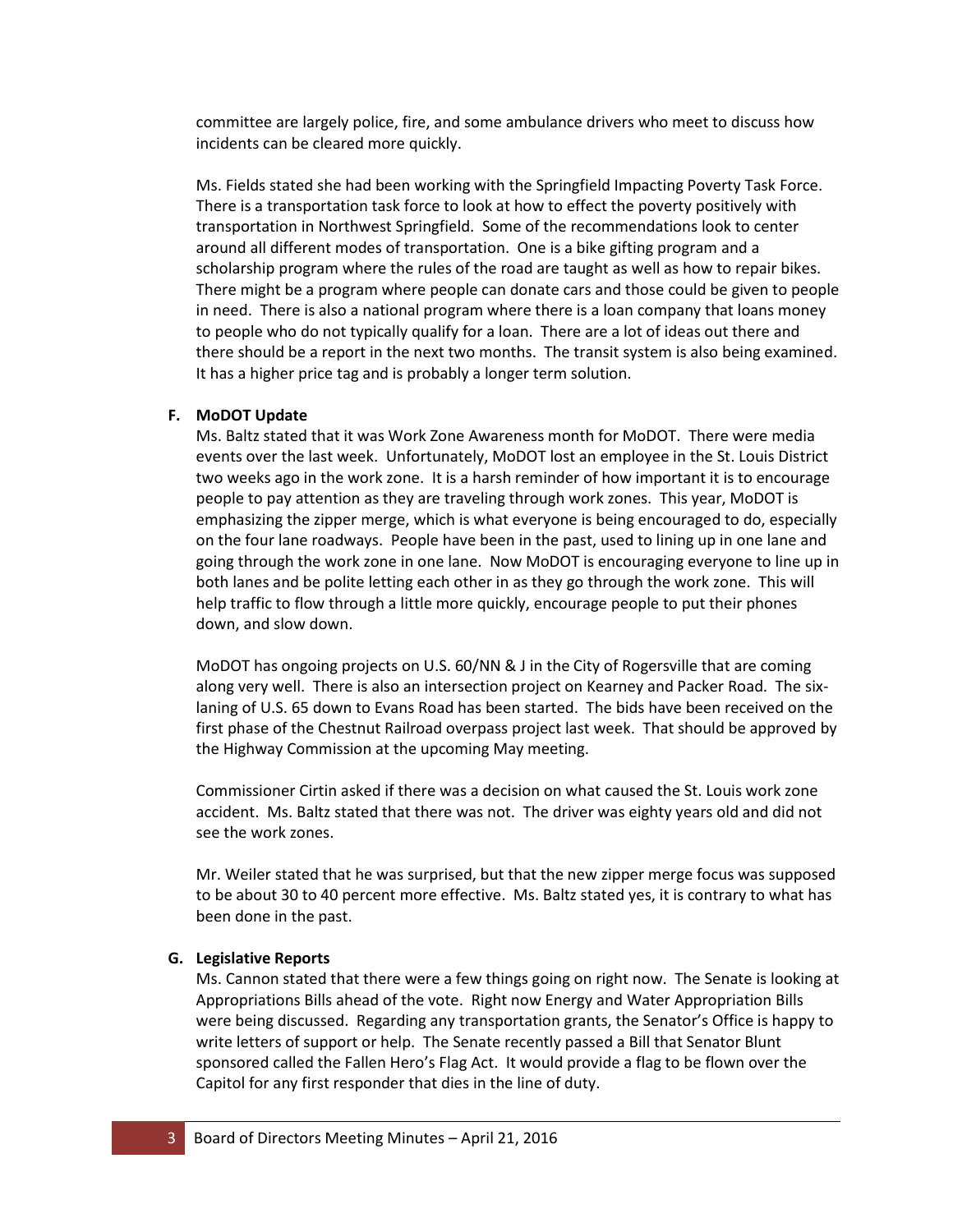Mr. Pruett stated that there were issues in Congress on getting the Appropriations Bill through. Hopefully, there will be progress in the next couple of weeks. Congressman Long has been working on several issues including broadband internet to facilitate the service providers to bring broadband out to the rural areas.

Mr. Stokely stated that in spite of all the appearances to the contrary there is actual work being done in Congress. Senator McCaskill was at the SMCOG meeting where she addressed the group a few weeks ago. She has returned back to work from her cancer treatments in St. Louis. She has been on a college affordability tour through the state and focusing on that. She continues her focus on opioid adictions as well as other issues. Senator McCaskill's Office would be glad to help in any way.

#### **II. New Business**

## **A. Major Thoroughfare Plan Amendment**

Ms. Longpine stated that the City of Republic is requesting several changes to the Major Thoroughfare Plan. This was precipitated by a request for a right-in, right-out access on U.S. 60 and the construction of a local road. MoDOT, OTO staff, and the City of Republic wanted to see the connectivity for that local road as well as the approval of the access. In revising the Major Thoroughfare Plan, the local road is shown as number 9 on the map. There was a long parallel to U.S. 60, but it did not make the intersects well with the roads in the area. The proposed Local Road was lengthened. Some changes were in addition to the number 9 on the map. It made sense to adopt all the changes with this because of the connectivity.

There was one public comment received. The public comment has been passed out. It is related to the extension of the local road, which is shown as number 8 on the map, then the realignment of number one on the map. Number 8 has been added to provide connectivity to the proposed road. Number 1 the alignment has been changed to match right-of-way that Greene County already has. Previously, the line was right next to a mobile home development, but Greene County negotiated with the landowner to get right-of-way through there. The person commenting lives south of that road, and is concerned with that connectivity and connecting across multiple properties, additional speeds, and providing more intersections along Farm Road 174 out there. Staff explained that the easement for that road was scooted over to the mobile home park and about connectivity. She also spoke to the City of Republic.

Mr. Keeling stated that her name was Mrs. Mary Brown. City of Republic staff had reached out to her and talked to her to address some of her concerns. The redirected/resigned/realigned number 1 that is on the plan has no immediate plans for being built. This aligns with the newly platted Westwood Phase III. Ms. Longpine stated that staff explained that these are planning lines. A lot of work would go into the design of the roadway and where that would fit in. It is to create connectivity and better alignment.

Mr. McClure made the motion to approve the proposed Major Thoroughfare Plan Amendment. Commissioner Weter seconded and the motion was carried unanimously.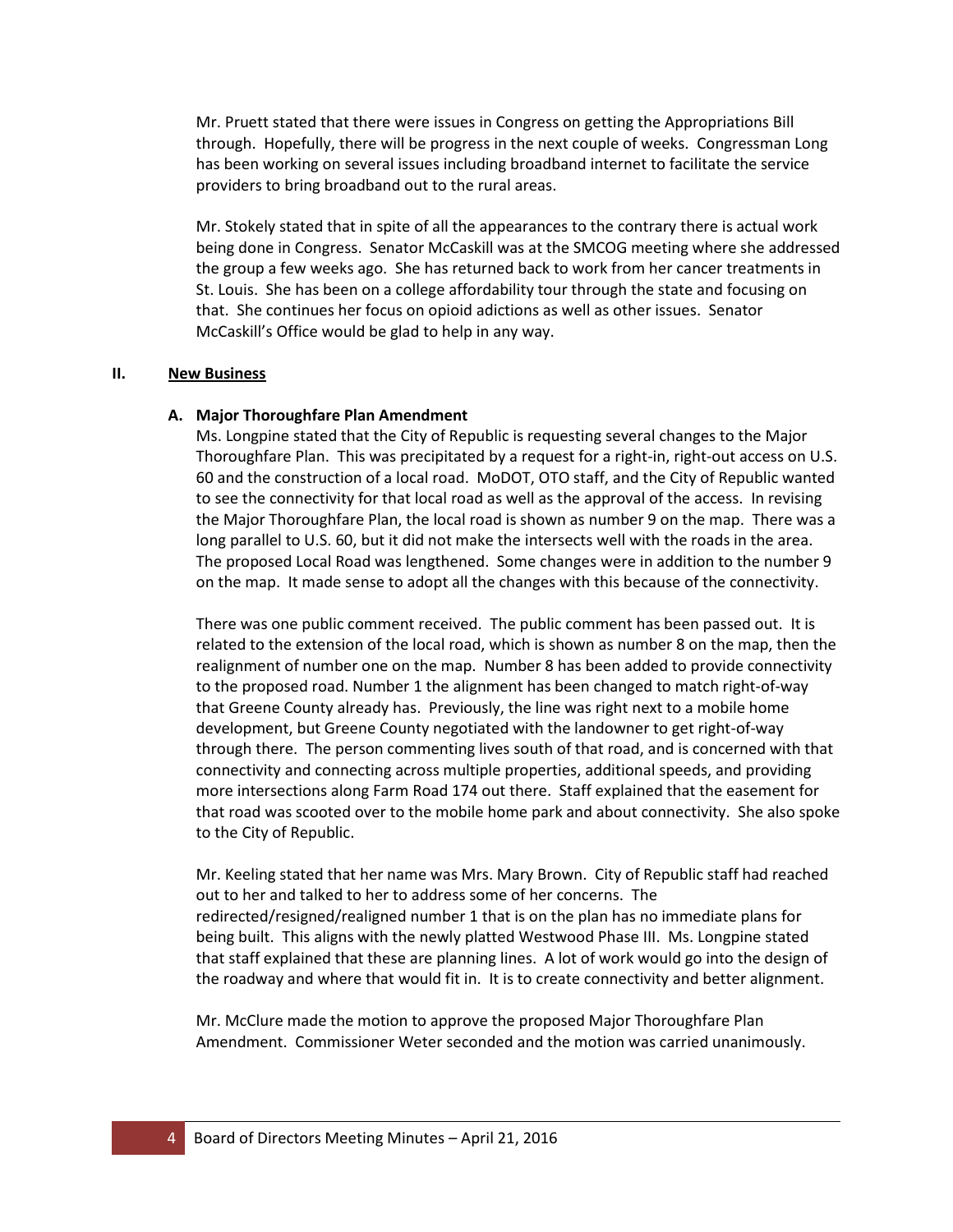### **B. Reasonable Progress Extension**

Ms. Longpine stated that with the latest round of Transportation Alternatives Program Funding, the OTO enacted a policy that was already in place. An enforcement policy was enacted to go along with the Reasonable Progress Policy. The Willard School District received funding for sidewalks along Kine Street near one of the schools. There was a delay getting it under contract for engineering services, that put the whole project a little behind. The OTO policy allows for one extension. A little extra time has been built into the schedule. If for some reason the project is not ahead of schedule the end date was pushed out so that it would not be under construction in the middle of winter. This will allow the Willard School District to stay within the Reasonable Progress Policy. Mr. Mitchell stated that he had discussed the project with the Willard School District Superintendent and it is a very doable project and will be finished on schedule.

Mr. Bingle made the motion to approve the Reasonable Progress Extension. Commissioner Bengsch seconded and the motion was carried unanimously.

## **C. OTO Growth Trends Report**

Mr. Guthrie presented the OTO Growth Trend Report that is found on the OTO website.

## **D. FY 2017 Unified Planning Work Program**

Ms. Parks stated that the OTO operates off of a Consolidated Planning Grant. Every year the OTO writes the grant document that shows the work that will be done in exchange for the grant funds. She highlighted a few of the projects in the FY 2017 Unified Planning Work Program. She also mentioned that the next item on the agenda is the Operational Budget. The Operational Budget is basically the same, but the differences will be addressed with the next agenda item.

Ms. Fields stated that this budget also included an salary increase. The OTO had undergone a lay off last year because of the funding situation. That situation has turned around and it is being proposed to fill that position again with this budget.

Mr. Childers made the motion to approve the FY 2017 Unified Planning Work Program. Commissioner Weter seconded and the motion was carried unanimously.

## **E. FY 2017 OTO Operational Budget**

Ms. Parks stated that the OTO Operational Budget is the audited budget. The budget that the Ozarks Transportation Organization has its actual audit over. The reason for the different budget is that the UPWP budget includes In-Kind and also shows the City Utilities Planning funds. The OTO auditor made the recommendation that the OTO Operational Budget show the actual OTO expenses without the In-Kind and City Utilities planning funds that do not come to the OTO. There are two items that are not included in the UPWP Budget. These are non-grant eligible expenses. There is \$7,000 in advertising for the OTO. The OTO is going to advertise, so that when staff goes out for public comment the public will know what the organization is and why it is important to provide input. The second item is for promotional items that can be taken along on the promotional campaign.

The budget also includes the total amount of Local Jurisdiction Dues that are received. At the end of the fiscal year the Operating Reserve Balance should increase by \$50,000. The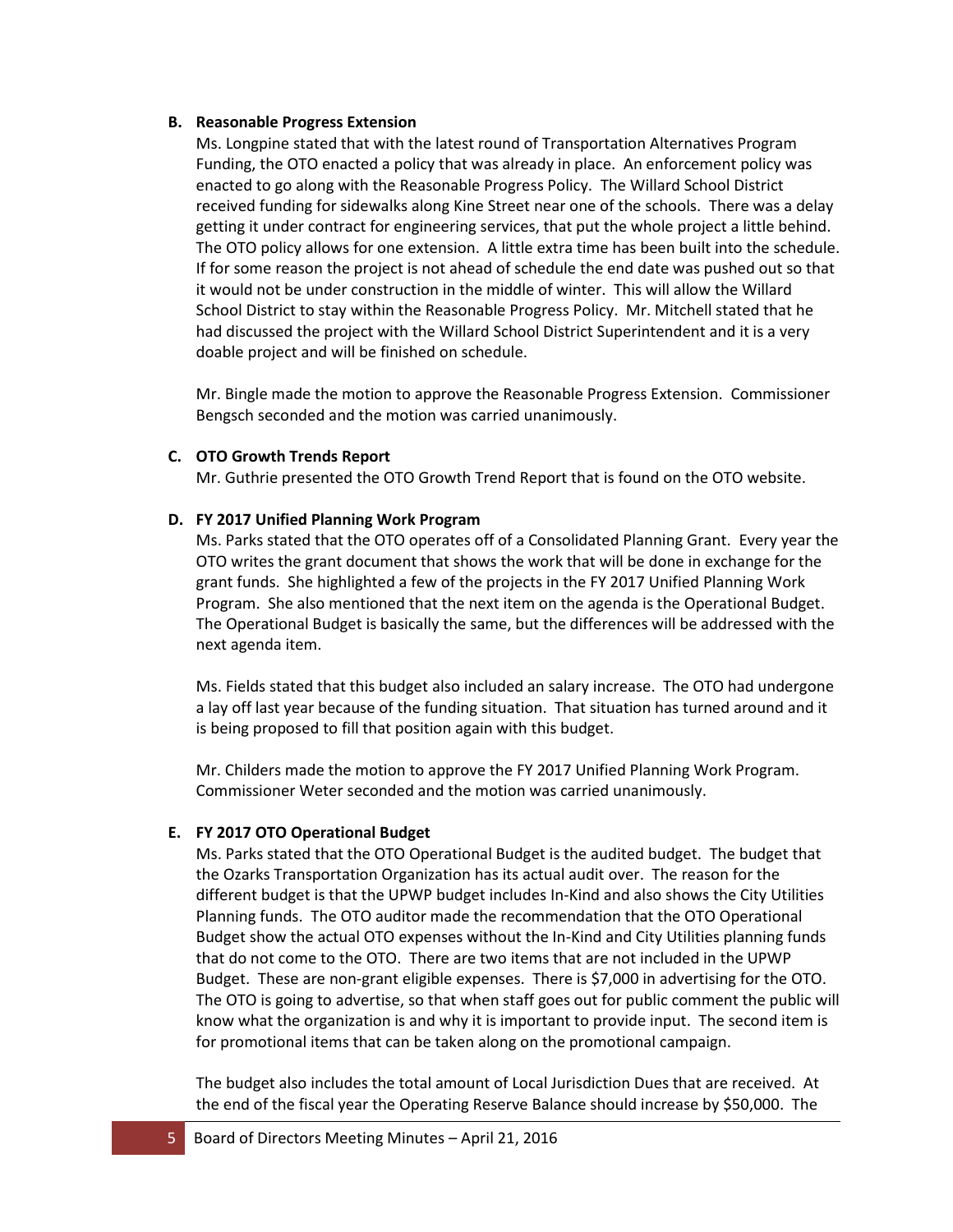OTO needs an Operating Reserve Balance because the grant is 100 percent reimbursable. It is important to have a balance to fund everything up front. There is normally a 30 to 40-day reimbursement delay. This budget also includes the employee position that was added back in that was discussed with the approval of the UPWP budget.

Mr. Compton inquired if the term reserve is the same as the estimated remaining fund balance carryover. Ms. Parks stated that was correct, it is not obligated funds just general revenue.

Dr. Crain made the motion to approve the FY 2017 OTO Operational Budget. Mr. Smith seconded and the motion was carried unanimously.

## **F. Amendment 10 to the FY 2015-2018 Transportation Improvement Program**

Ms. Longpine stated that the OTO area receives Urbanized Area Formula Funding. That is allocated based on the population size and is a direct allocation from the Federal Transit Administration. The funding requires a competitive process. The OTO put out applications and only received applications from City Utilities. City Utilities proposed five different projects. The total request was for \$2.5 million. Operating Assistance in the amount of \$1.7 million for the Fixed Route System. \$400,000 for Preventative Maintenance. ADA Paratransit maintenance for the operations of the Paratransit Service. In addition, the Transit Planning that is included in the OTO UPWP. Security funds in the amount of \$25,000 that will go towards cameras and other equipment. City Utilities is required to spend at least one percent of that grant amount towards security. There has been no public comment received on Amendment 10.

Commissioner Weter made the motion to approve TIP Amendment Number 10. Mr. Stewart seconded and the motion carried unanimously.

#### **G. Support for CU Bus Grant Application**

Ms. Fields stated that City Utilities is applying for a Bus and Bus Facilities Grant. This was an improvement to the FAST Act, about \$25 million was put aside to fund buses. City Utilities is asking for eleven replacement buses at \$430,000 per bus. The total project cost is \$4.73 million with a \$3.87 federal share. The buses that are being replaced are well past the useful life with over 700,000 miles. The grant application is due at the beginning of May. City Utilities has requested a letter of support. The letter details how the OTO supports transit in the area and the effort to maintain the system. There is also a request for a Certificate of Inclusion that the federal funds would be included in the Transportation Improvement Program if City Utilities receives the funds. The Transportation Improvement Program reflects identified funding, so the funds are not added until they are guaranteed. It is using federal money and City Utilities is matching with 20 percent. It would bring extra money to the region. Mr. Stewart stated it was presented well.

Mr. Weiler inquired what the chances were, since it was assumed to be highly competitive. Ms. Fields stated that City Utilities was very prepared to meet the short turnaround time. The best hope is that the others were not as prepared and could not apply. Otherwise, there is a lot of competition for the funds.